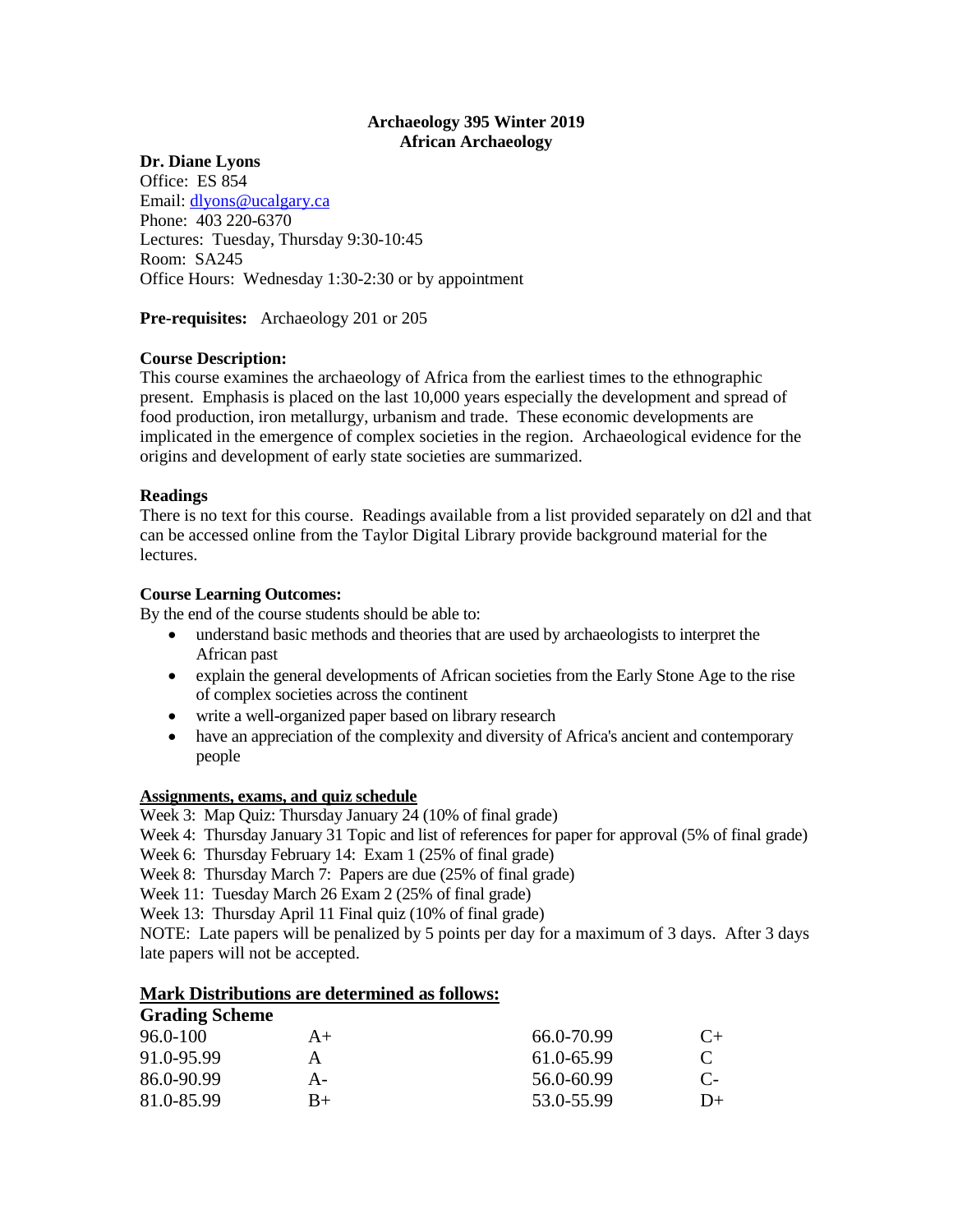| 76.0-80.99 |    | 50.0-52.99   |  |
|------------|----|--------------|--|
| 71.0-75.99 | ĸ- | below $50.0$ |  |

Students do not need to pass every course component in order to pass the course as a whole, however, students must complete all elements of the course in a diligent manner in order to complete the course.

Missed exams and quizzes. Students who are unable to take a scheduled exam must contact the instructor by phone, email or in person in advance of the scheduled exam or within 24 hours to make necessary arrangements for the makeup exam (normally this will be provided at a time convenient to the instructor and within one week of the original exam time). All make-up in-class exams and quizzes will be in an essay format. The use of notes, computers, cell-phones and other electronic devices are not allowed in exams and quizzes. While students can bring beverages to an exam, do not bring crunchy and smelly lunches or snacks because they are distracting to other students.

Students are not allowed to tape, video-record or photograph lectures without written permission from the instructor.

### **Preliminary Course Outline**

Readings provide background material for the lectures and are available to download in pdf format from the Taylor Digital Library online journals. A list of online readings is provided on d2l for each week. Students are responsible for their own note taking. D2L notes are minimal outlines and are not a substitute for in-class note taking (I do not publish images from classroom powerpoint presentations on D2L).

## **Note that the following schedule may be modified with the pace of the class but exam and assignment dates remain as posted. Exams are non-cumulative and include short and long-answer questions.**

**Week 1: January 10** Introduction to the course: sources of the past

**Week 2: January 15, 17** Introduction to African Archaeology Physical and political geography; distribution of language groups, history of archaeology in Africa

**Week 3: January 22, 24 ESA**  Early Stone Age (ESA), introduction to the MSA Early tool use; discussion of term paper *Map Quiz Thursday class (10% of final grade)*

**Weeks 4: January 29, 31** Middle Stone Age (MSA) continued, introduction to Late Stone Age (LSA) *Thursday class: Paper topic and sources submitted for approval (5% of final grade)*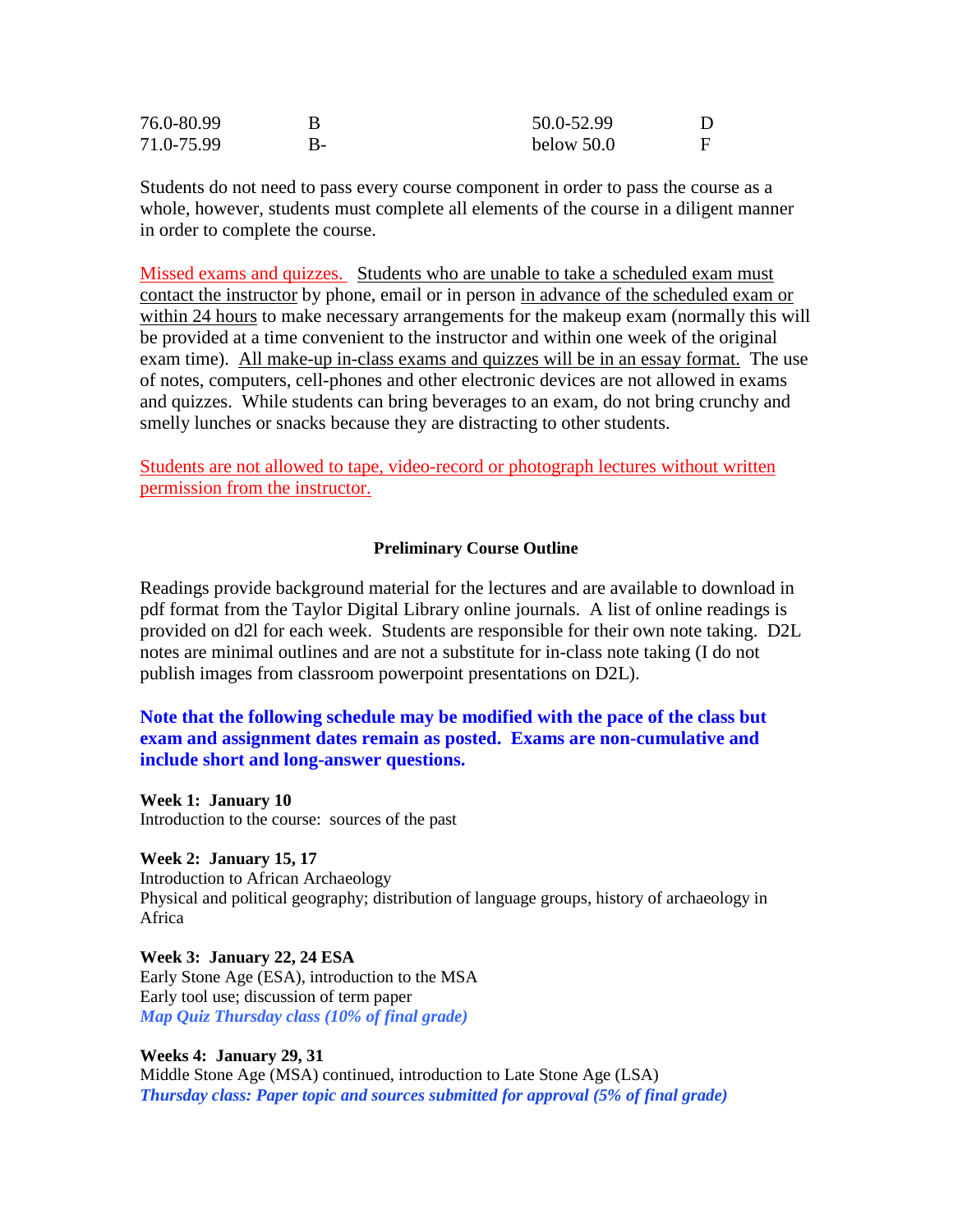**Week 5: February 5, 7** Late Stone Age (LSA) continues Early Holocene: Green Sahara, Rock art

**Week 6: February 12, 14** Origins of Pastoralism: cattle before crops Early Pastoralism in the Sahara, megalithic structures and tumuli *Exam 1: Thursday class (25% of final grade)*

**Reading Week: February 18-22 no classes**

**Week 7: February 26, 28** Pastoralism continued

**Week 8: March 5, 7** *Early Farming: Plant Domestication* 

*Term papers due Thursday class (25% of final grade)*

*Week 9: March 12, 14 Iron Age: African metallurgy: origins; West and Central Africa*

**Week 10: March 19, 21** Iron Age continued East and South Africa

**Week 11: March 26, 28**

*Exam 2 Tuesday class (25% of final grade)* Trading *networks*: evidence of the trans-saharan trade and possibly Indian Ocean trade

**Weeks 12: April 2, 4** Brief summary of the Emergence of a selected group of African states

**Week 13: April 9, 11** Complex Societies *Final quiz Thursday class (10% of final grade)*

### **PLAGIARISM AND CHEATING**

Plagiarism: "to steal and pass off the ideas or words of another as one's own" (Webster's). Plagiarism will not be tolerated and will automatically result in a failing grade for the submission. Any student caught plagiarizing will also be subject to additional University sanctions. Students are expected to be familiar with the Department of Anthropology and Archaeology's policy on intellectual honesty

### **DEFERRED EXAMS:**

A student who is absent from a test for legitimate reasons must discuss an alternative course of action with the instructor. The instructor at their discretion may transfer the percentage weight for the test to the final examination, if there is a final examination in the course, set another test, etc. An instructor will normally make this decision on the basis of verbal information provided by the student. In the event that an instructor feels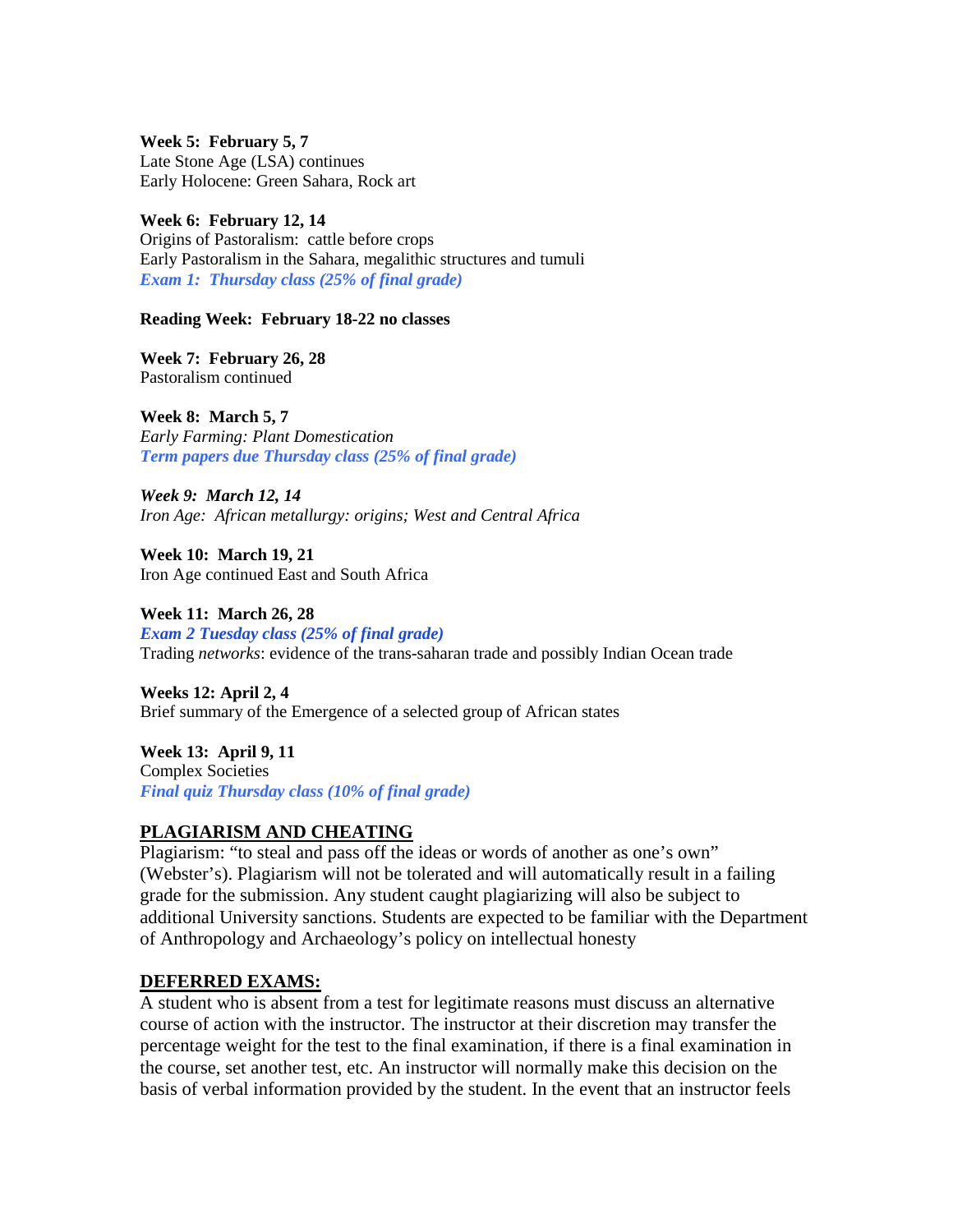that they cannot judge the veracity of the information provided, Students must be aware that they are responsible for payment of any charge associated with the medical assessment and documentation as this service falls outside the realm of services provided by the Provincial Health Care Plan. Deferral of the final exam requires Registrar approval.

# **ACADEMIC ACCOMMODATIONS**

<http://www.ucalgary.ca/access/accommodations/policy>

Students needing an Accommodation because of a Disability or medical condition should communicate this need to Student Accessibility Services in accordance with the Procedure for Accommodations for Students with Disabilities

Students needing an Accommodation based on a Protected Ground other than Disability, should communicate this need, preferably in writing, to the instructor of this course.

## **ACADEMIC INTEGRITY**

Academic integrity is essential to the pursuit of learning and scholarship in a university, and to ensuring that a degree from the University of Calgary is a strong signal of each student's individual academic achievements. As a result, the University treats cases of cheating and plagiarism very seriously. Non-academic integrity also constitutes an important component of this program.

For detailed information on what constitutes academic and non-academic misconduct, please refer to the following link: [http://www.ucalgary.ca/pubs/calendar/current/k-2-](http://www.ucalgary.ca/pubs/calendar/current/k-2-1.html) [1.html](http://www.ucalgary.ca/pubs/calendar/current/k-2-1.html)

All suspected cases of academic and non-academic misconduct will be investigated following procedures outlined in the University Calendar. If you have questions or concerns about what constitutes appropriate academic behavior or appropriate research and citation methods, you are expected to seek out additional information on academic integrity from your instructor or from other institutional resources.

Where there is a criminal act involved in plagiarism, cheating or other academic misconduct, e.g., theft (taking another student's paper from their possession, or from the possession of a faculty member without permission), breaking and entering (forcibly entering an office to gain access to papers, grades or records), forgery, personation and conspiracy (impersonating another student by agreement and writing their paper) and other such offences under the Criminal Code of Canada, the University may take legal advice on the appropriate response and, where appropriate, refer the matter to the police, in addition to or in substitution for any action taken under these regulations by the University

### **TEACHING EVALUATIONS / USRIS (Universal Student Ratings of Instruction)**

At the University of Calgary, feedback provided by students through the Universal Student Ratings of Instruction (USRI) survey provides valuable information to help with evaluating instruction, enhancing learning and teaching, and selecting courses. **Your responses make a difference, please participate!** Website: http://www.ucalgary.ca/usri/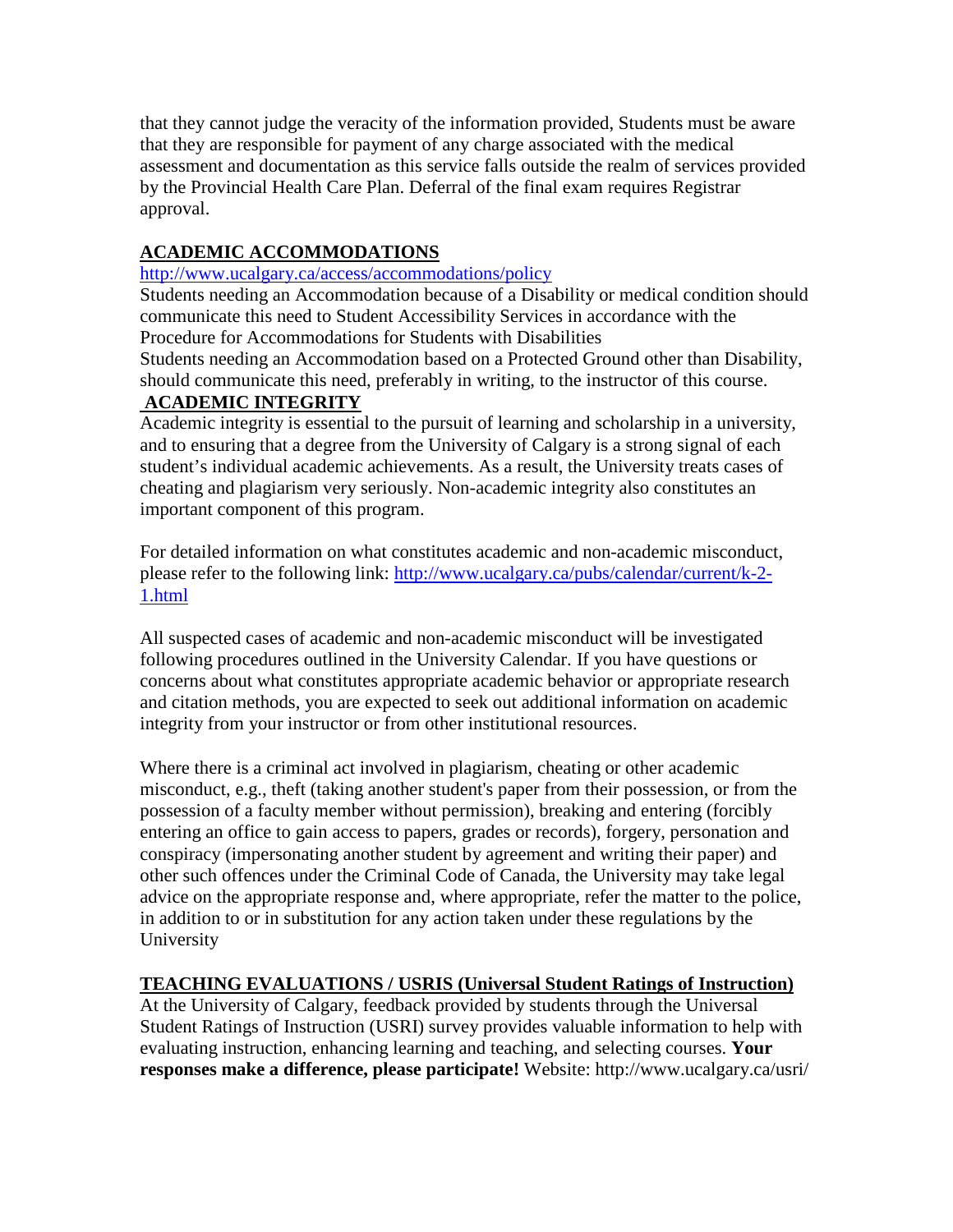## **Writing Across the Curriculum**

Writing skills are not exclusive to English courses and, in fact, should cross all disciplines. The University supports the belief that throughout their University careers, students should be taught how to write well so that when they graduate their writing abilities will be far above the minimal standards required at entrance. Consistent with this belief, students are expected to do a substantial amount of writing in their University courses and, where appropriate, members of faculty can and should use writing and the grading thereof as a factor in the evaluation of student work. The services provided by the Writing Support, part of the Student Success Centre, can be utilized by all undergraduate and graduate students who feel they require further assistance

**Emergency Evacuation Assembly Points**: In the event of an emergency that requires evacuation, please refer to the following link to become familiar with the assembly points for the class:<http://www.ucalgary.ca/emergencyplan/assemblypoints>

## **Freedom of Information and Protection of Privacy Act: Freedom of Information and Protection of Privacy Act**

The University of Calgary is committed to protecting the privacy of individuals who work and study at the University or who otherwise interact with the University in accordance with the standards set out in the Freedom of Information and Protection of Privacy Act. Please refer to the following link for detailed information: <http://www.ucalgary.ca/legalservices/foip>

The Department of Anthropology and Archaeology's FOIP (Freedom of Information and Privacy) policy requires all reports/examinations to be returned to students during class time or the instructor's office hours. Any term work not picked up will be placed in the Anthropology and Archaeology Office (ES620) for distribution. Any student not wishing to have their work placed in the office must make alternative arrangements with the course instructor early in the term.

**Safewalk Information:** Campus Security, in partnership with the Students' Union, provides the Safewalk service, 24 hours a day to any location on Campus including the LRT, parking lots, bus zones and University residences. Contact Campus Security at (403) 220-5333 or use a help phone, and Safewalkers or a Campus Security Officer will accompany you to your campus destination.

### **Faculty of Arts Program Advising and Student Information Resources:** Have a question, but not sure where to start? Arts Students' Centre

The Faculty of Arts Students' Centre is the overall headquarters for undergraduate programs in the Faculty of Arts. The key objective of this office is to connect students with whatever academic assistance that they require.

In addition to housing the Associate Dean, Undergraduate Programs and Student Affairs and the Associate Dean for Teaching and Learning, the Arts Students' Centre is the specific home to:

- program advising
- the Faculty's Co-operative Education Program